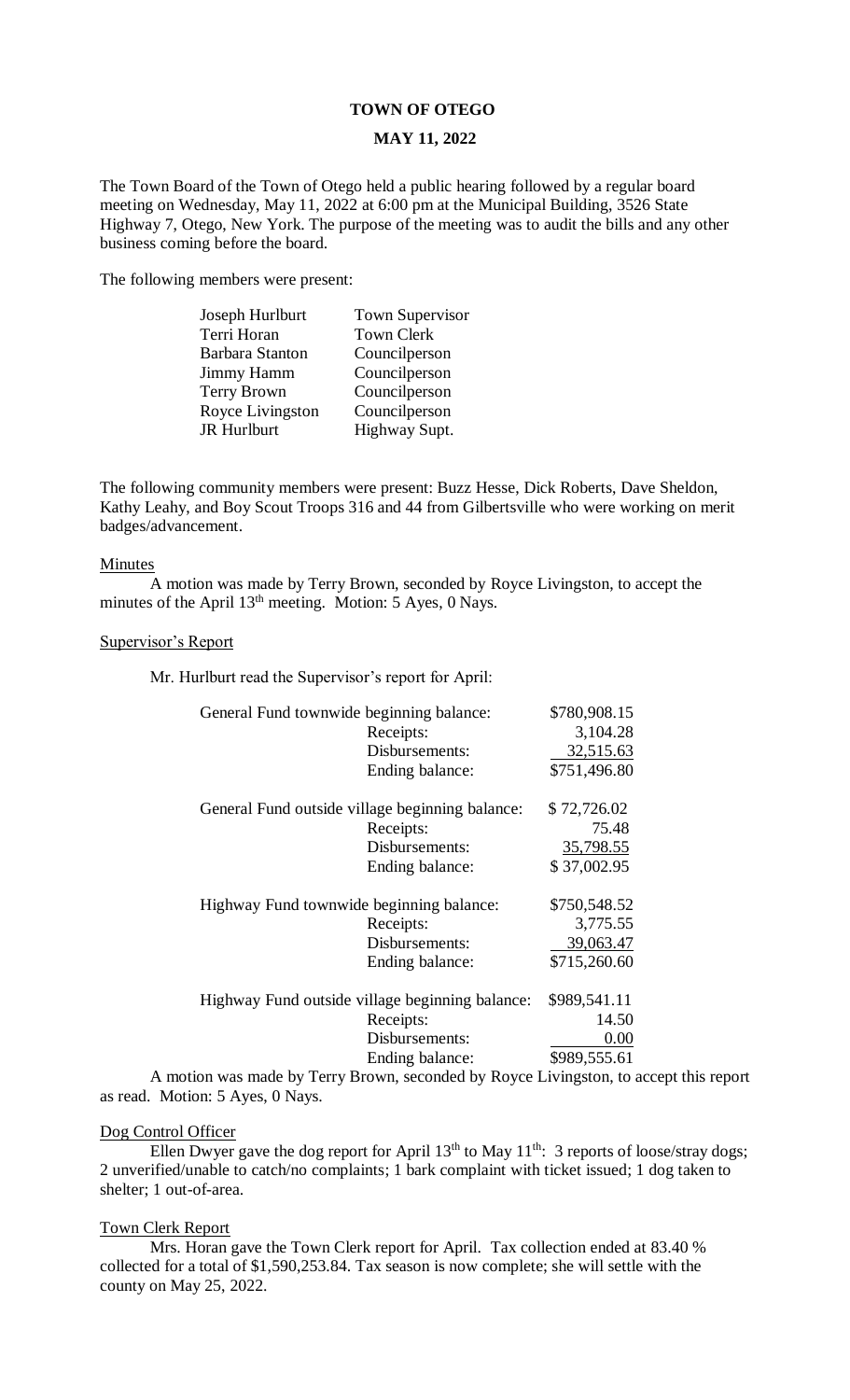# **Town of Otego/May 11, 2022**

#### County Representative

Rick Brockway shared news that Otsego County has been designated a "Purple Heart County" due to a resolution he brought forward to the County Board of Representatives. The county is planning a commemorative ceremony on June 1, 2022 at 9 a.m. in the County Office Building, 197 Main St. in Cooperstown. Purple Heart recipients and their families are invited to attend.

# Code Officer

Mr. Wilber reported that permit applications are up for sheds, renovations, and decks. He has also received two complaints and one has responded.

## Highway Report

JR Hurlburt noted there was a lot of cleanup due to the recent storm and extended his thank you to the Otego Fire Department for all their help in the matter. The highway department has also been busy with sand cleanup.

Per Beth Westfall, both the equipment shed and the boiler for the town hall will be covered by ARPA funds. A motion was made by Barbara Stanton, seconded by Jimmy Hamm to get quotes to get the shed built. Motion: 5 Ayes, 0 Nays.

### Planning Board

Lois Chernin reported that the planning board will have a Public Hearing on two properties on May 16, 2022 and a special training meeting on their regular scheduled meeting date of May 17, 2022 from 5 p.m. to 8:30 p.m.

She also said that the County Planning Board now has both applications for the "Greenies" parcels along with the "Hometown Auto" parcels.

Dave Sheldon has agreed to serve as planning board alternate. A motion was made by Royce Livingston, seconded by Jimmy Hamm to put Dave Sheldon on the planning board as an alternate. Motion: 5 Ayes, 0 Nays.

#### Deputy Court Clerk/Highway Department Driver

Both these positions need to be filled – the Town Clerk will place information on the electronic sign and on the town website regarding employment availability and applications.

# Buzz Hesse/Village of Otego Planning Board

Mr. Hesse invited town board members to a meeting May 25, 2022 to the village planning board meeting at 7 p.m. to listen to a representative from Cooperstown discuss additional funding opportunities for municipalities.

In another topic, the village planning board and Mayor Ernie Kroll would like to discuss turning over the responsibility of the memorial park project to the Youth Recreation Commission and be shared equally. Mr. Hesse requested that the the town board talk about the idea and get back to him or the village planning board.

#### Update on Town Emails

Mrs. Horan read Mr. Lawton's email concerning the Town of Otego emails. She will send out an email on how to access these to the board members and ask Mr. Lawton for a presentation/training date.

#### Warrant #5

A motion was made by Barbara Stanton, seconded by Royce Livingston, to pay the warrant in the following amounts: General Fund vouchers # 96—118 in the amount of \$59,880.23. Highway Fund vouchers  $\frac{25}{68}$  in the amount of \$35,851.46. Motion: 5 Ayes, 0 Nays.

A motion was made by Terry Brown, seconded by Barbara Stanton, to adjourn the meeting. Motion: 5 Ayes, 0 Nays.

The meeting was adjourned at 7:03 pm.